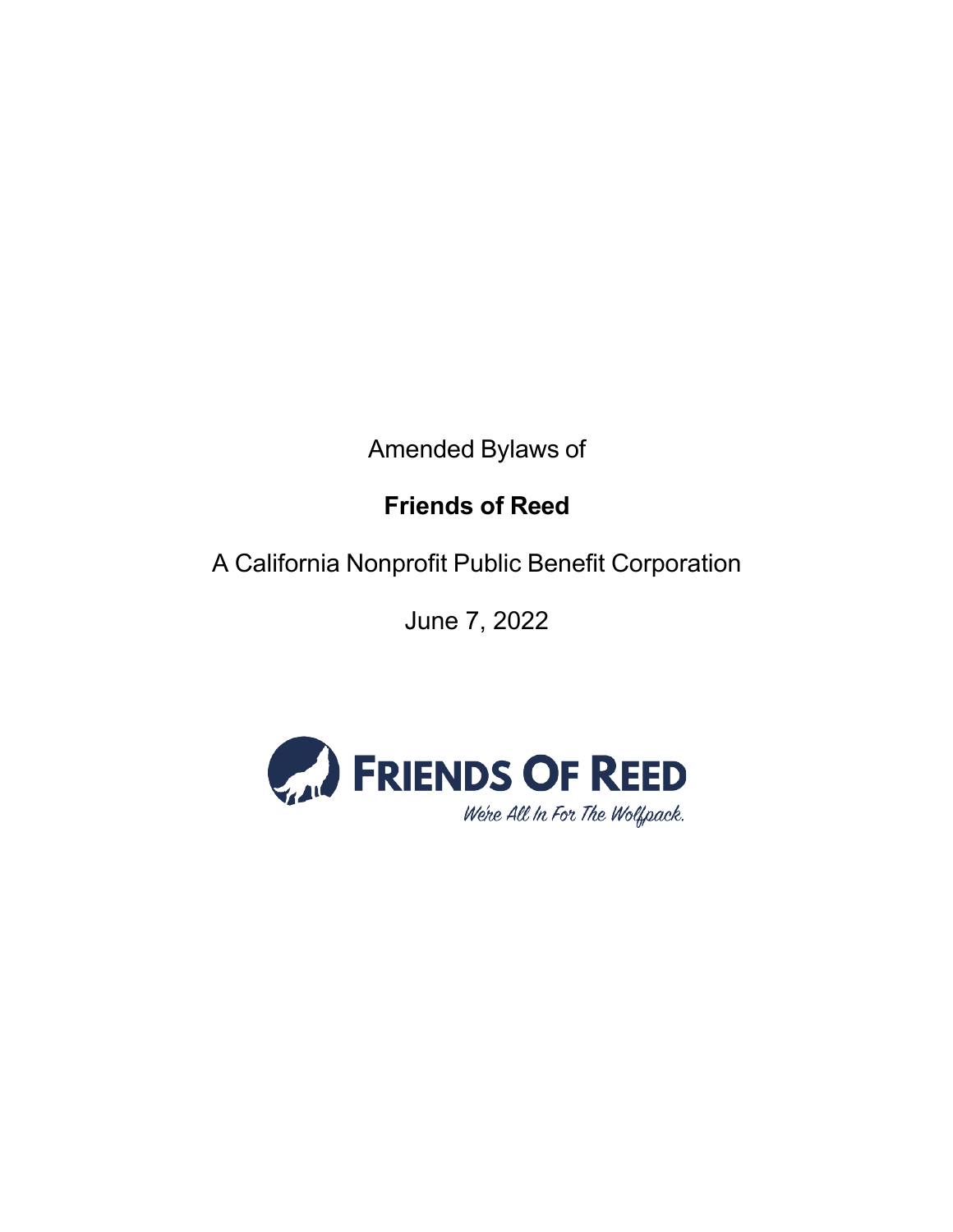# **Table of Contents**

| <b>Article 1</b>    |  |
|---------------------|--|
| <b>Section 1.1</b>  |  |
| <b>Article 2</b>    |  |
| <b>Section 2.1</b>  |  |
| <b>Section 2.2</b>  |  |
| <b>Article 3</b>    |  |
| <b>Section 3.1</b>  |  |
| <b>Section 3.2</b>  |  |
| <b>Article 4</b>    |  |
| <b>Article 5</b>    |  |
| <b>Section 5.1</b>  |  |
| <b>Section 5.2</b>  |  |
| <b>Section 5.3</b>  |  |
| <b>Section 5.4</b>  |  |
| <b>Section 5.5</b>  |  |
| <b>Section 5.6</b>  |  |
| <b>Section 5.7</b>  |  |
| <b>Section 5.8</b>  |  |
| <b>Section 5.9</b>  |  |
| <b>Section 5.10</b> |  |
| <b>Section 5.11</b> |  |
| <b>Section 5.12</b> |  |
| <b>Article 6</b>    |  |
| Section 6.1         |  |
| <b>Section 6.2</b>  |  |
| Section 6.3         |  |
| <b>Section 6.4</b>  |  |
| <b>Section 6.5</b>  |  |
| <b>Section 6.6</b>  |  |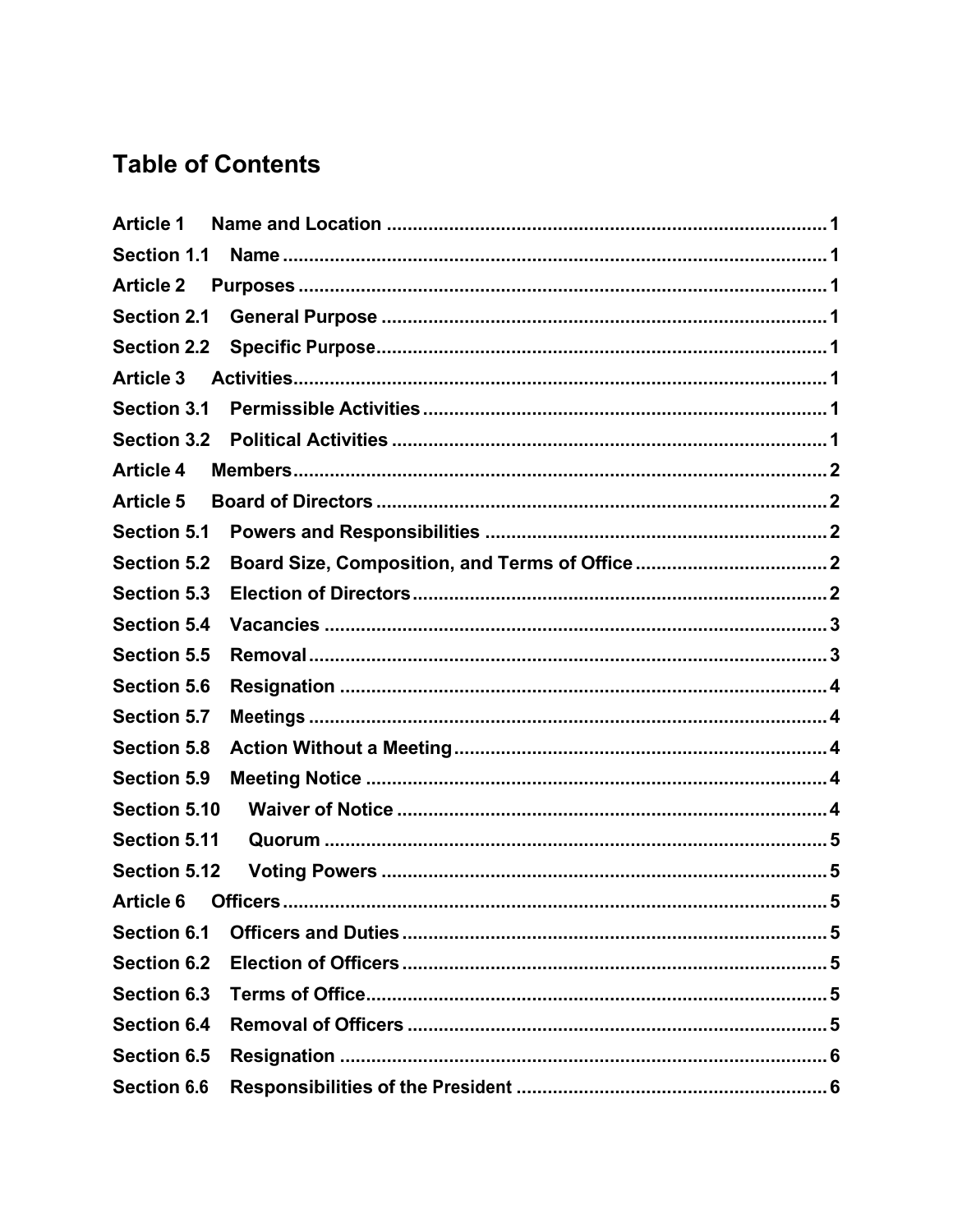| Section 6.7        |                                                                  |
|--------------------|------------------------------------------------------------------|
| <b>Section 6.8</b> |                                                                  |
| <b>Section 6.9</b> |                                                                  |
| <b>Article 7</b>   |                                                                  |
| <b>Section 7.1</b> |                                                                  |
| <b>Section 7.2</b> |                                                                  |
| <b>Section 7.3</b> | Preparatory Steps for Addressing Interested Party Transactions 7 |
| <b>Section 7.4</b> | Procedures for Approving Interested Party Transactions 8         |
| <b>Article 8</b>   |                                                                  |
| <b>Section 8.1</b> |                                                                  |
| <b>Section 8.2</b> |                                                                  |
| <b>Article 9</b>   |                                                                  |
| <b>Section 9.1</b> |                                                                  |
| <b>Section 9.2</b> |                                                                  |
| <b>Section 9.3</b> |                                                                  |
| <b>Section 9.4</b> |                                                                  |
| <b>Section 9.5</b> |                                                                  |
| <b>Article 10</b>  |                                                                  |
| <b>Article 11</b>  |                                                                  |
|                    |                                                                  |
|                    |                                                                  |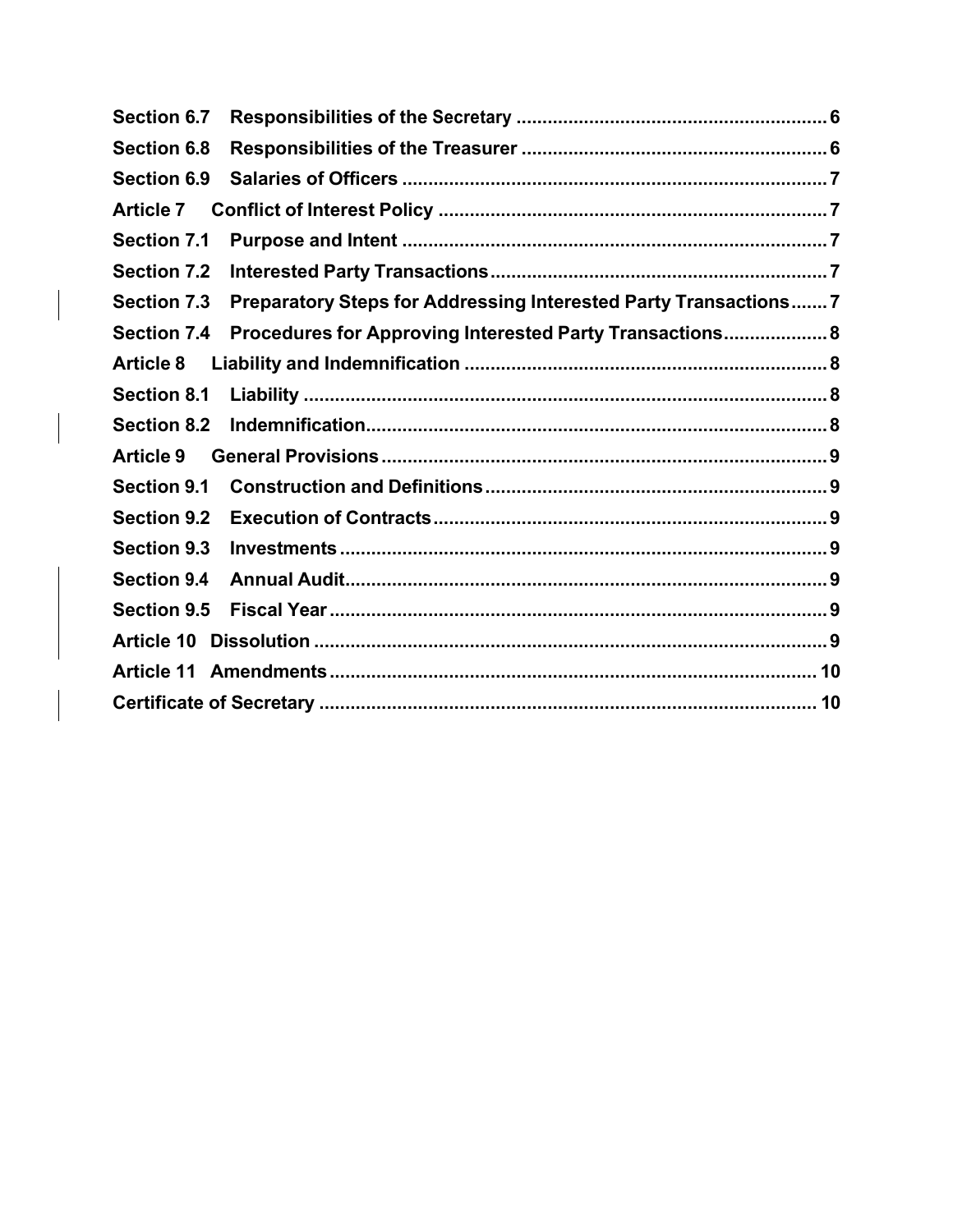| <b>Article 1</b> | <b>Name and Location</b>                                                                                                                                                                                                                                                                                                                                                                                                                                                                                                                                                                                                                                                |
|------------------|-------------------------------------------------------------------------------------------------------------------------------------------------------------------------------------------------------------------------------------------------------------------------------------------------------------------------------------------------------------------------------------------------------------------------------------------------------------------------------------------------------------------------------------------------------------------------------------------------------------------------------------------------------------------------|
| Section 1.1      | Name<br>The name of this organization is Friends of Reed.                                                                                                                                                                                                                                                                                                                                                                                                                                                                                                                                                                                                               |
| Section 1.2      | <b>Principal Office</b><br>The principal office of Friends of Reed is located in Los Angeles<br>County, California at a location determined by the Board of<br>Directors.                                                                                                                                                                                                                                                                                                                                                                                                                                                                                               |
| <b>Article 2</b> | <b>Purposes</b>                                                                                                                                                                                                                                                                                                                                                                                                                                                                                                                                                                                                                                                         |
| Section 2.1      | <b>General Purpose</b><br>The Friends of Reed organization is a nonprofit public benefit<br>corporation and is not organized for the private gain of any person.<br>It is organized under the Nonprofit Public Benefit Corporation Law<br>for public and charitable purposes.                                                                                                                                                                                                                                                                                                                                                                                           |
| Section 2.2      | <b>Specific Purpose</b><br>The specific purpose of the Friends of Reed corporation is to<br>support enrichment for all students at Walter Reed Middle School<br>("WRMS") in North Hollywood, California through fundraising and<br>events.                                                                                                                                                                                                                                                                                                                                                                                                                              |
| <b>Article 3</b> | <b>Activities</b>                                                                                                                                                                                                                                                                                                                                                                                                                                                                                                                                                                                                                                                       |
| Section 3.1      | <b>Permissible Activities</b><br>Except to an insubstantial degree, Friends of Reed may only<br>engage in activities that are in furtherance of the purposes<br>described in Article 2. Friends of Reed will conduct all its activities<br>within the restrictions established by Section $501(c)(3)$ of the<br>Internal Revenue Code of 1986, as amended, and applicable<br>regulations. Friends of Reed's assets are irrevocably dedicated to<br>charitable purposes. No part of the net earnings or assets of<br>Friends of Reed shall inure to the benefit of any director, officer,<br>member, other private individual, or corporation established for<br>profit. |
| Section 3.2      | <b>Political Activities</b><br>No substantial part of the activities of Friends of Reed shall consist<br>of carrying on propaganda, or otherwise attempting to influence<br>legislation.                                                                                                                                                                                                                                                                                                                                                                                                                                                                                |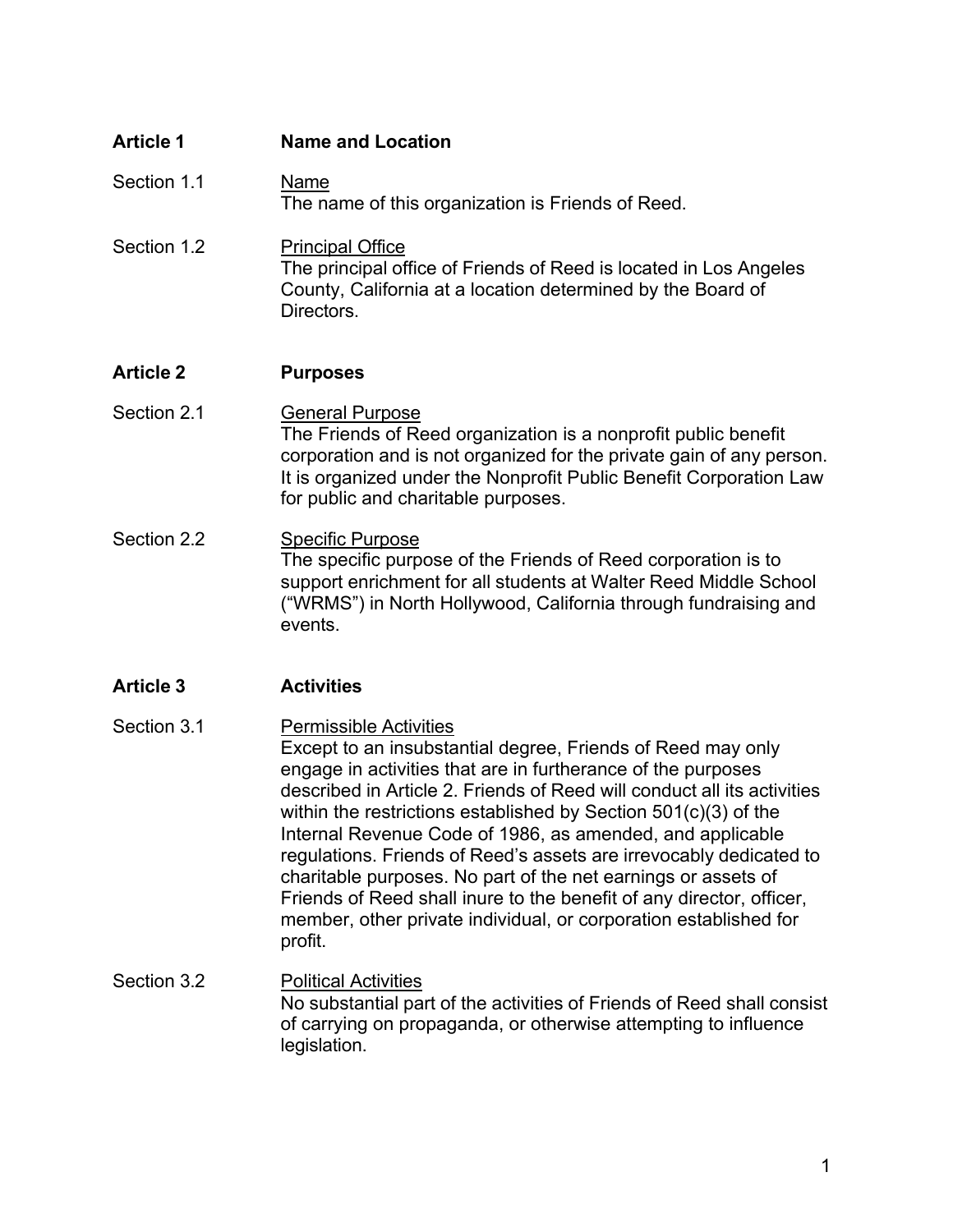Friends of Reed shall not participate in or intervene in any political campaign (including the publishing or distribution of statements) on behalf of, or in opposition to, any candidate for public office.

## **Article 4 Members** Friends of Reed has no members, as defined in California Corporations Code Section 5056.

### **Article 5 Board of Directors**

## Section 5.1 Powers and Responsibilities The governing body of Friends of Reed is the Board of Directors. The Board of Directors has supervision, control, and direction of the affairs of Friends of Reed, actively pursues the objectives of Friends of Reed, and supervises the disbursement of Friends of Reed's funds for the furtherance of the organization's purposes, stated in Article 2. Each director serves as a fiduciary with duties of care, loyalty, and inquiry. The Board of Directors may adopt rules and regulations for the conduct of its business as necessary, and may delegate authority and responsibility to one or more committees, as permissible. Directors receive no compensation for their service but may be reimbursed for expenses incurred for the benefit of Friends of Reed, provided such expenses are approved by the majority of the Board of Directors.

## Section 5.2 **Board Size, Composition, and Terms of Office** The Board of Directors shall consist of at least three but no more than five directors. The Board sets the exact number of directors by resolution.

Not more than 49 percent of the Board of Directors may be persons related by blood or marriage to an individual compensated by Friends of Reed, as required by California Corporations Code Section 5227. Board members must be parents or legal guardians of students currently enrolled at WRMS.

Each director holds office for one year or until his or her successor is duly elected and qualified, even if a director would no longer be eligible to hold office by virtue of their child having advanced to high school or otherwise having changed schools.

Section 5.3 Election of Directors The date of the election shall be set by the Board of Directors annually. Elections to the Board of Directors are conducted in three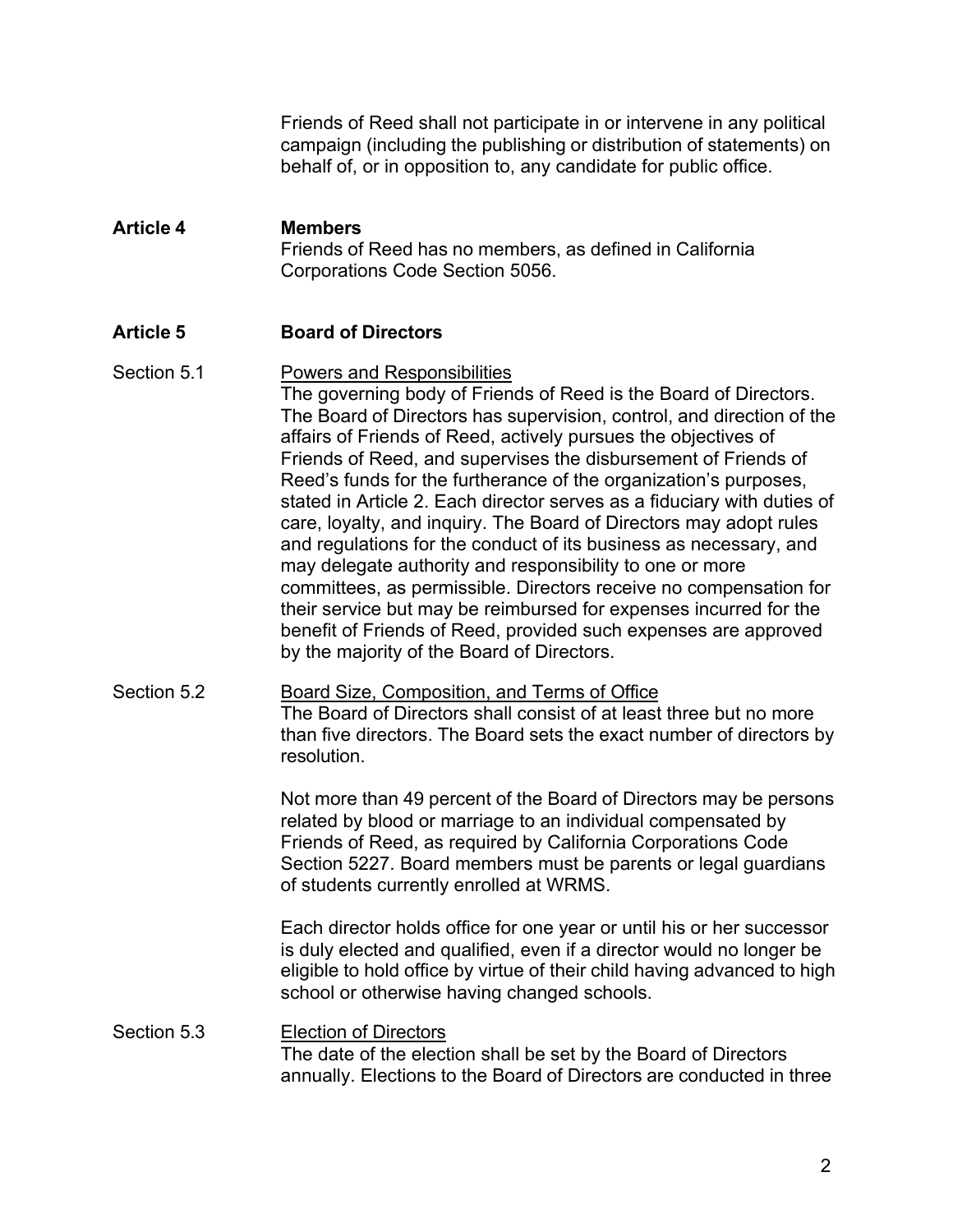steps: (1) nominations, (2) followed by a vetting and disqualification period, and (3) an election.

Any parent or legal guardian of any student enrolled at WRMS may announce his or her candidacy to run for the Board of Directors by sending notice to the Secretary. Any sitting director may seek a term subsequent to the expiration of his or her current term of office.

At the meeting prior to the meeting designated for elections, the Board of Directors may, at its discretion, employ a vetting procedure on candidates for election to the Board of Directors. That procedure may involve engaging outside services or firms. If that vetting process returns information on any candidate that is, in the Board of Directors' *sole* discretion, disqualifying for holding office as a director, the Board of Directors may, by a majority vote, remove any such candidate(s) from consideration.

All remaining candidates will be placed on a ballot for election at the designated meeting of the Board of Directors. Any parent or legal guardian of any student currently enrolled at WRMS may vote in the election. The Secretary or the Secretary's designee will run an election at that meeting which: (1) is conducted on anonymous paper ballots; (2) has measures in place to prevent election tampering and instill widespread confidence in the result; (3) allows candidates to make short speeches; and (4) is conducted at a time, place, and manner convenient to most parents and legal guardians of students currently enrolled at WRMS. Following balloting, ballots will be tallied in public view.

#### Section 5.4 Vacancies The Board of Directors is empowered to appoint directors to fill any vacancy on the Board caused by death, resignation, removal, an increase in the number of directors, or otherwise by a majority vote. Appointed directors serve the unexpired terms of their predecessors.

#### Section 5.5 Removal

Directors may be removed without cause by a majority vote of the directors then in office.

Reducing the size of the Board of Directors does not have the effect of removing any director.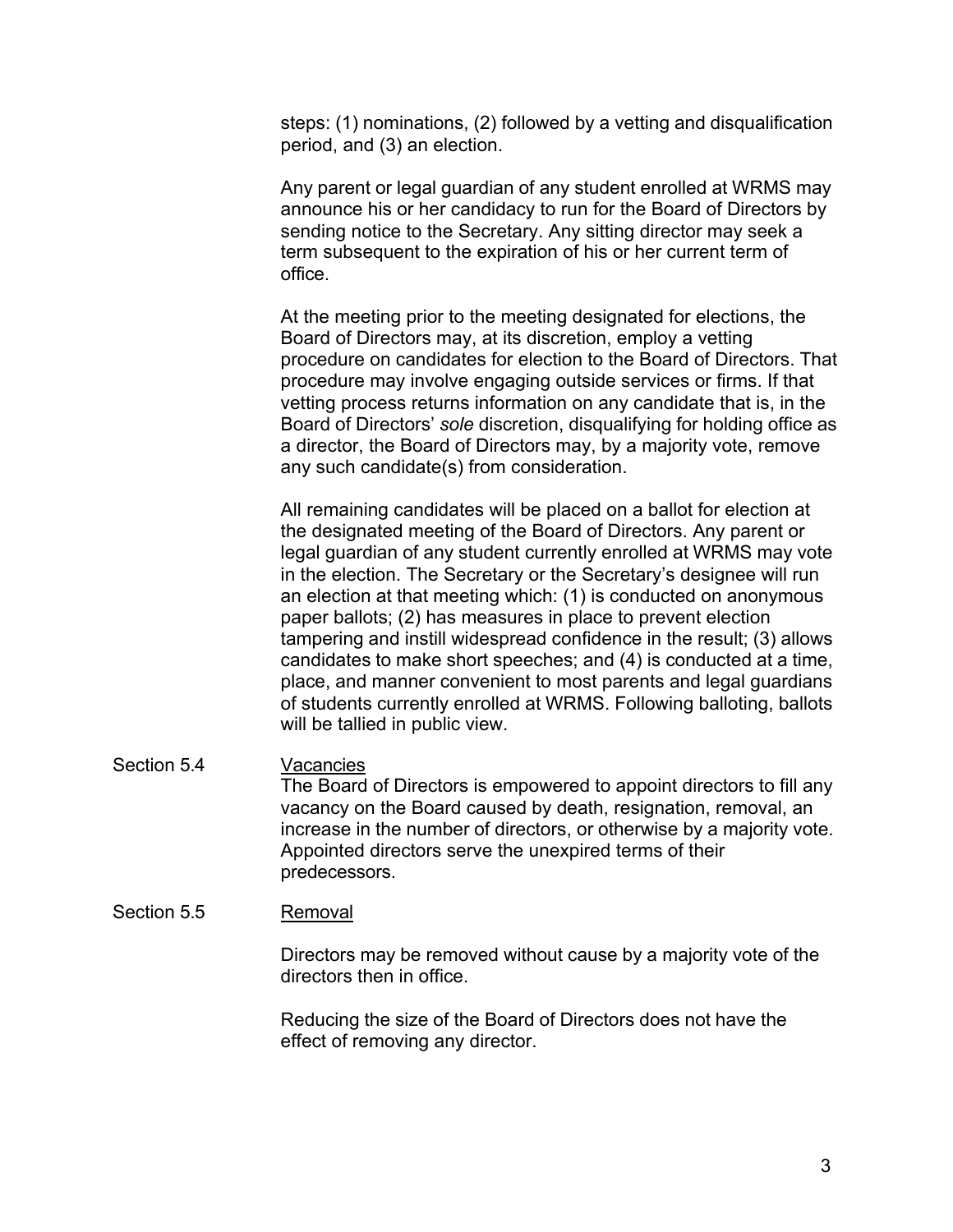| Section 5.7<br>Meetings<br>The Board of Directors must meet at least once per calendar year<br>for the purpose of appointing officers and electing directors for the<br>succeeding term and other business. A majority of the Board of<br>and time determined by the President or the Board of Directors,<br>subject to the requirements of Section 5.3 regarding the April<br>meeting. Members of the Board of Directors may meet<br>participating in the meeting are able to communicate with each<br>other. Directors participating by electronic means are deemed<br>present at a meeting as if it took place in person.<br>Section 5.8<br><b>Action Without a Meeting</b><br>Such written consent has the same force and effect as a<br>unanimous vote of the Board of Directors taken at a meeting.<br>minutes of the proceedings of the Board of Directors.<br>Section 5.9<br><b>Meeting Notice</b><br>The President or a director calling for a meeting must provide<br>written notice of all meetings of the Board of Directors. The notice<br>must state the place, day, and hour of the meeting, including any<br>instructions for meeting by electronic means. Notice may be<br>delivered personally or by email to each director at least 48 hours<br>before a meeting.<br>Section 5.10<br><b>Waiver of Notice</b><br>Notice of a meeting is not required to be given to any director who<br>attends a meeting without protesting before or at its<br>commencement about a lack of adequate notice. Directors may<br>also waive notice requirements in writing or by later approving the<br>minutes. | Section 5.6 | Resignation<br>Any director may resign by providing written notice to the President,<br>the Secretary, or the Board of Directors. A written resignation will<br>be effective on the later of the date it is delivered, or the time<br>specified in the notice that the resignation will be effective.<br>However, no director may resign if Friends of Reed would be left<br>without one duly elected director, except upon notice to the<br>California Attorney General. |
|-------------------------------------------------------------------------------------------------------------------------------------------------------------------------------------------------------------------------------------------------------------------------------------------------------------------------------------------------------------------------------------------------------------------------------------------------------------------------------------------------------------------------------------------------------------------------------------------------------------------------------------------------------------------------------------------------------------------------------------------------------------------------------------------------------------------------------------------------------------------------------------------------------------------------------------------------------------------------------------------------------------------------------------------------------------------------------------------------------------------------------------------------------------------------------------------------------------------------------------------------------------------------------------------------------------------------------------------------------------------------------------------------------------------------------------------------------------------------------------------------------------------------------------------------------------------------------------------------------------------|-------------|---------------------------------------------------------------------------------------------------------------------------------------------------------------------------------------------------------------------------------------------------------------------------------------------------------------------------------------------------------------------------------------------------------------------------------------------------------------------------|
|                                                                                                                                                                                                                                                                                                                                                                                                                                                                                                                                                                                                                                                                                                                                                                                                                                                                                                                                                                                                                                                                                                                                                                                                                                                                                                                                                                                                                                                                                                                                                                                                                   |             | Directors or the President may call meetings of the Board at a place<br>telephonically or by any electronic means through which all persons                                                                                                                                                                                                                                                                                                                               |
|                                                                                                                                                                                                                                                                                                                                                                                                                                                                                                                                                                                                                                                                                                                                                                                                                                                                                                                                                                                                                                                                                                                                                                                                                                                                                                                                                                                                                                                                                                                                                                                                                   |             | The Board of Directors may take any action without a meeting if all<br>directors, individually or collectively, consent in writing to the action.<br>Actions taken by written consent must be filed with regular meeting                                                                                                                                                                                                                                                  |
|                                                                                                                                                                                                                                                                                                                                                                                                                                                                                                                                                                                                                                                                                                                                                                                                                                                                                                                                                                                                                                                                                                                                                                                                                                                                                                                                                                                                                                                                                                                                                                                                                   |             |                                                                                                                                                                                                                                                                                                                                                                                                                                                                           |
|                                                                                                                                                                                                                                                                                                                                                                                                                                                                                                                                                                                                                                                                                                                                                                                                                                                                                                                                                                                                                                                                                                                                                                                                                                                                                                                                                                                                                                                                                                                                                                                                                   |             |                                                                                                                                                                                                                                                                                                                                                                                                                                                                           |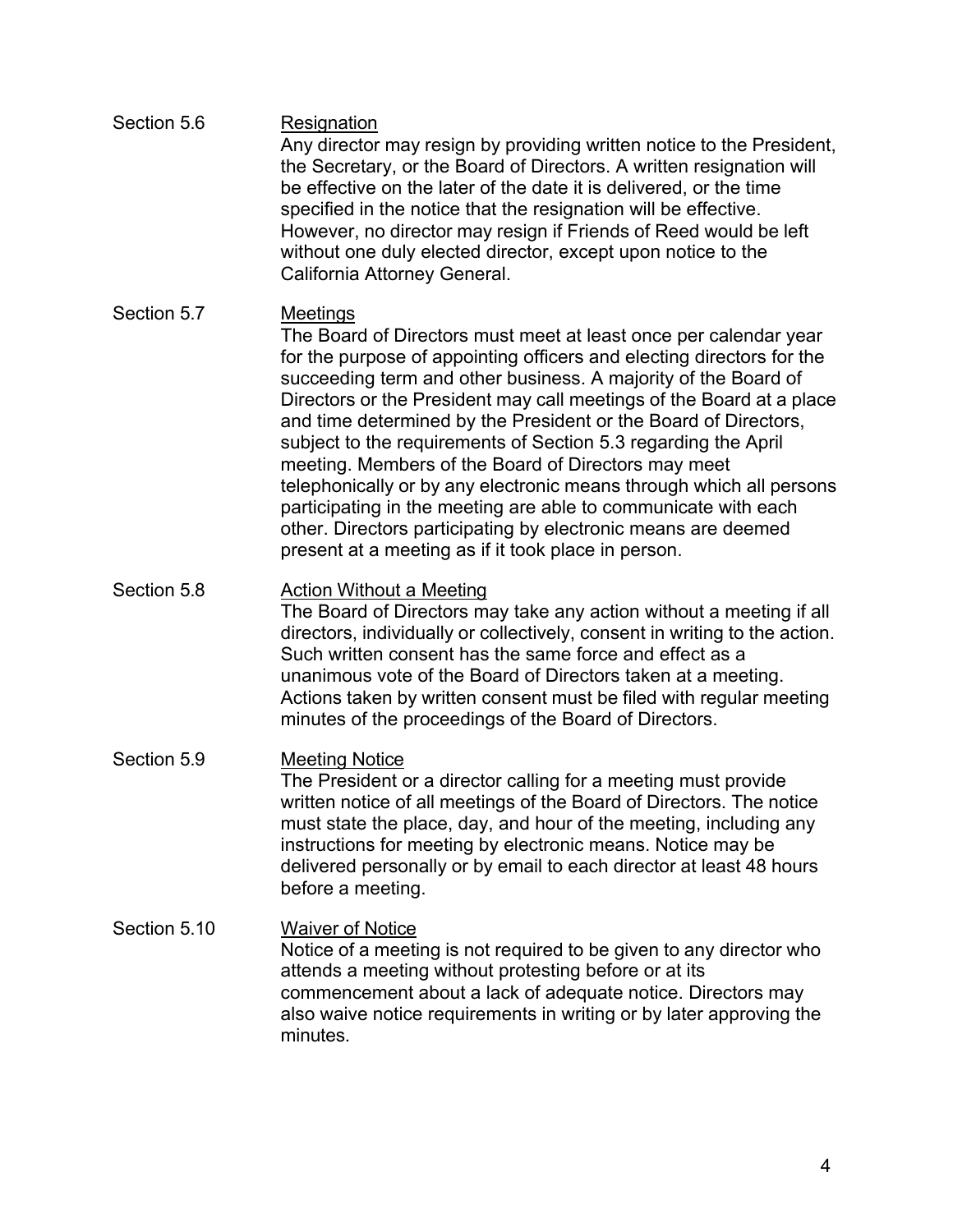### Section 5.11 Quorum A majority of the Board of Directors then in office constitutes a quorum, and the Board may not vote without a quorum present. A meeting at which a quorum is initially present but drops below a quorum as a result of directors withdrawing from the meeting may nevertheless continue transacting business by a majority vote of the remaining directors. However, actions to: (i) approve transactions with an interested director, (ii) create committees, (iii) remove a director, or (iv) conduct any other business which requires a greater vote under statute, the Articles of Incorporation, or these Bylaws may not be taken without a majority of all directors voting.

## Section 5.12 Voting Powers Directors have one vote each.

No director may appoint a proxy, substitute, or alternate to act in his or her place.

## **Article 6 Officers**

- Section 6.1 **Officers and Duties** The officers of Friends of Reed are the President, a Secretary, a Treasurer, and any other officers the Board of Directors deems appropriate. Offices may be held by the same person, except that the Secretary and the Treasurer may not serve concurrently as the President. Officers have duties described in Sections 6.6, 6.7, and 6.8 and any duties incidental to their respective offices. Members of the Board of Directors may concurrently serve as Officers.
- Section 6.2 Election of Officers The Board of Directors may elect officers at any meeting of the Board. Following adoption of these Bylaws, the Board of Directors will appoint officers.
- Section 6.3 Terms of Office The term for each office is one year. However, a term may be extended until an officer's successor is duly elected, even if an officer would no longer be eligible to hold office by virtue of their child having advanced to high school or otherwise having changed schools. A term is shortened when an officer resigns or an officer is removed by the Board of Directors.

## Section 6.4 Removal of Officers Any officer may be removed, with or without cause, by the Board of Directors at any meeting of the Board by a majority vote.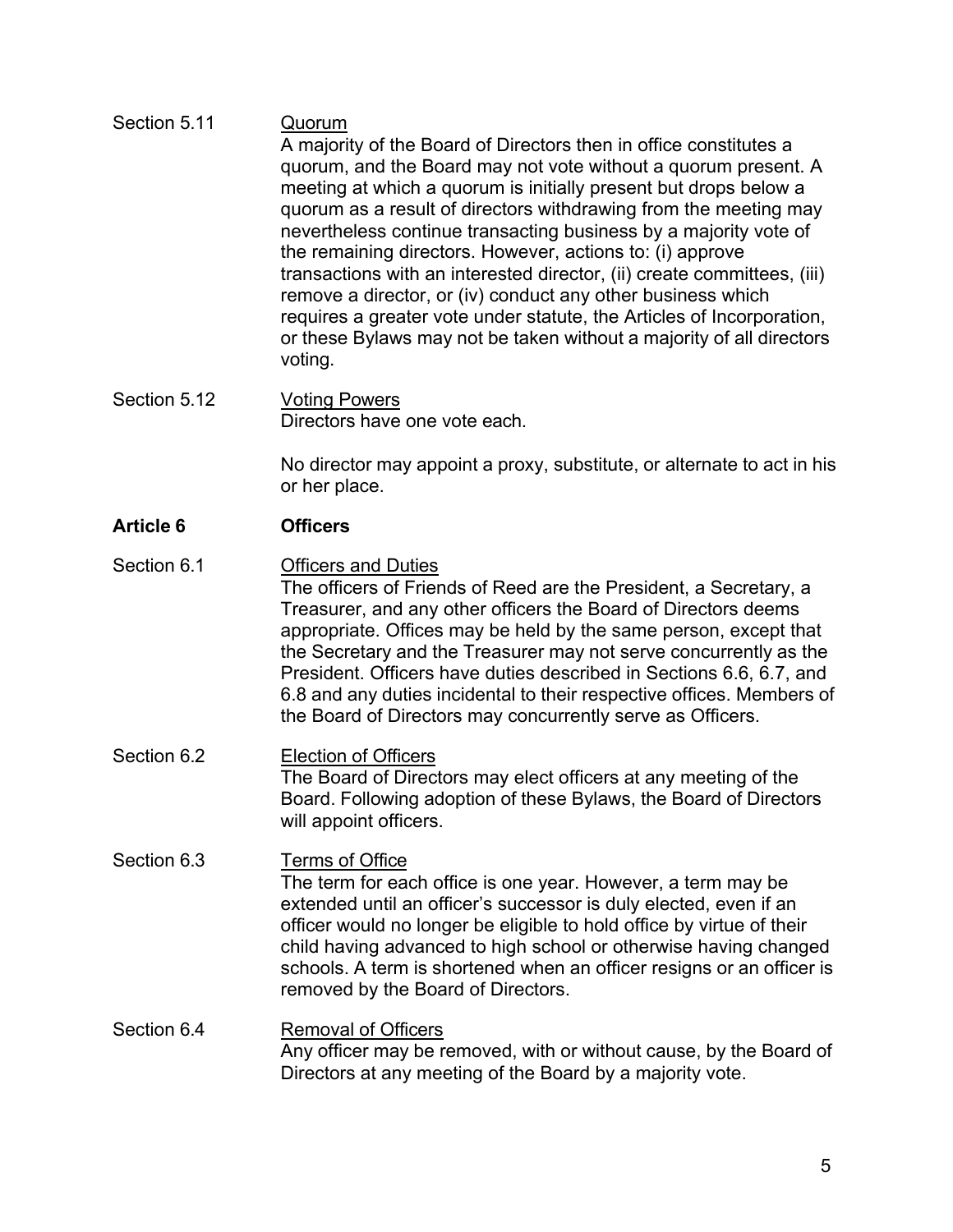| Section 6.5 | Resignation<br>Any officer may resign by providing written notice to the President,<br>the Secretary, or any director. A written resignation will be effective<br>on the later of the date it is delivered or the time specified in the<br>notice that the resignation will be effective.                                            |
|-------------|--------------------------------------------------------------------------------------------------------------------------------------------------------------------------------------------------------------------------------------------------------------------------------------------------------------------------------------|
| Section 6.6 | <b>Responsibilities of the President</b><br>Subject to oversight, control, and direction of the Board of<br>Directors, the President supervises, direct and controls Friends of<br>Reed's day-to-day activities, business, employees, and affairs.                                                                                   |
|             | The President presides at meetings of the Board of Directors and<br>must report, at least annually, on the activities of Friends of Reed.                                                                                                                                                                                            |
|             | The President represents Friends of Reed publicly and acts as a<br>spokesperson for the organization and as a liaison to WRMS<br>administration.                                                                                                                                                                                     |
| Section 6.7 | <b>Responsibilities of the Secretary</b><br>The Secretary is Friends of Reed's custodian of records.                                                                                                                                                                                                                                 |
|             | The Secretary certifies and keeps at the principal office of the<br>organization a copy of the Articles of Incorporation, these Bylaws<br>as amended to date, and copies of all meeting minutes and actions<br>taken without a meeting.                                                                                              |
|             | The Secretary gives notice of all meetings of the Board of Directors<br>in accordance with these Bylaws.                                                                                                                                                                                                                             |
|             | Upon request, the Secretary shall provide to any director a copy of<br>these Bylaws, meeting minutes, and actions taken without a<br>meeting within a reasonable time.                                                                                                                                                               |
| Section 6.8 | <b>Responsibilities of the Treasurer</b><br>The Treasurer maintains the care and custody of, and is<br>responsible for, the funds and securities of Friends of Reed.                                                                                                                                                                 |
|             | The Treasurer deposits funds and securities in the name of the<br>organization in banks, trust companies, or depositories as directed<br>by the Board of Directors.                                                                                                                                                                  |
|             | The Treasurer or a designee of the Treasurer may disburse funds<br>of the organization by check, draft, note, or other order for the<br>payment of money in the name of the organization under direction<br>of the President or Board of Directors, pursuant to a written request<br>for disbursements and supporting documentation. |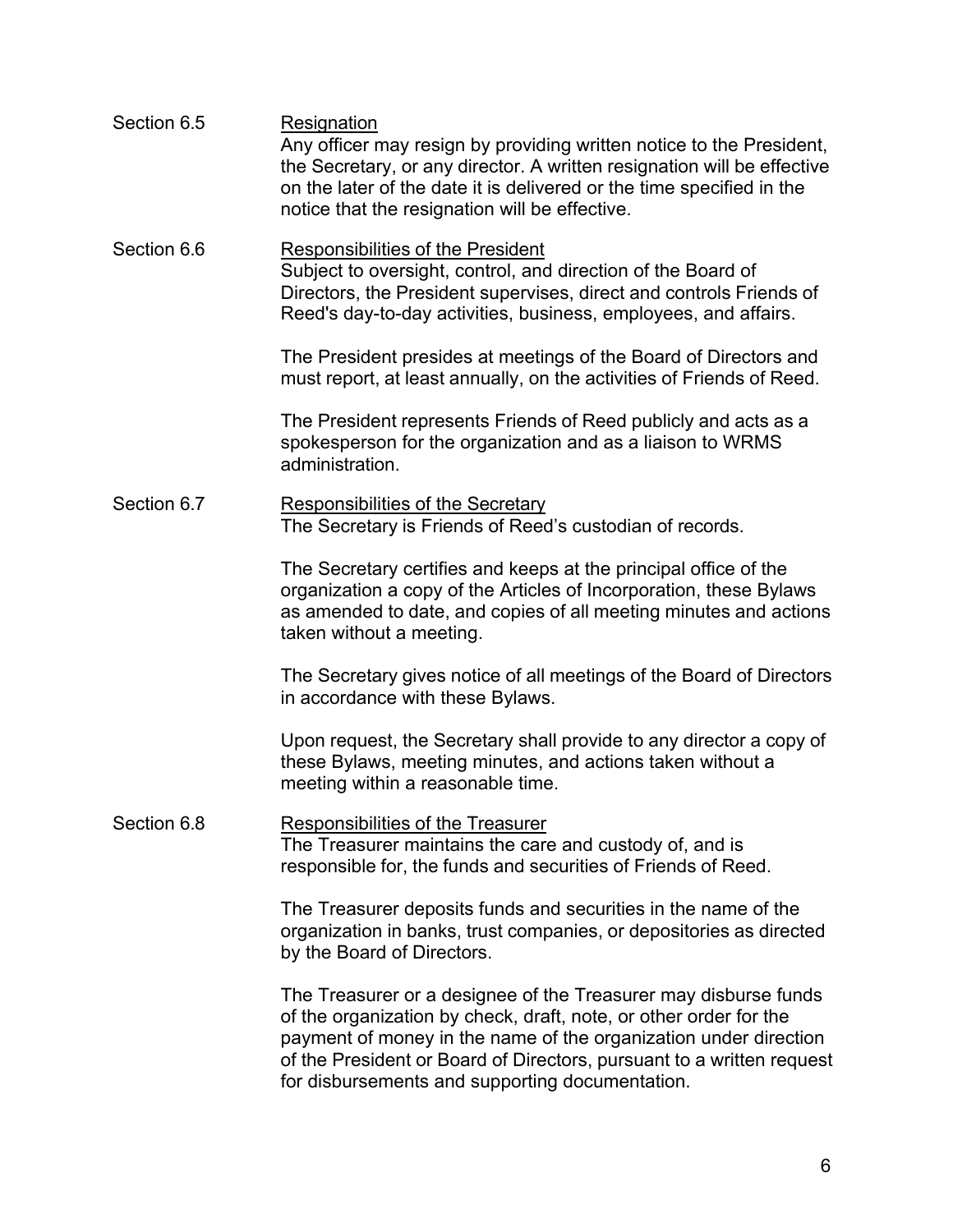|                  | The Treasurer maintains and is responsible for adequate and<br>correct books and records of accounts of the properties and<br>transactions of Friends of Reed at the principal office of Friends of<br>Reed or at the office of the Treasurer.                                |
|------------------|-------------------------------------------------------------------------------------------------------------------------------------------------------------------------------------------------------------------------------------------------------------------------------|
|                  | The organization's books and records of account are open to<br>inspection by any director at all reasonable times.                                                                                                                                                            |
|                  | The Treasurer will prepare and certify a report to the Board of<br>Directors on the organization's financial condition monthly, or as<br>otherwise directed by the Board of Directors                                                                                         |
|                  | The Treasurer will prepare and file, or cause to be prepared and<br>filed, any tax returns required by state or federal law.                                                                                                                                                  |
|                  | The Treasurer will prepare a yearly budget with the guidance and<br>direction of the Board of Directors. The yearly budget shall be<br>presented at the first meeting of the Board of Directors for<br>consideration and adoption.                                            |
| Section 6.9      | <b>Salaries of Officers</b><br>Officers' salaries, if any, are fixed from time to time by resolution of<br>the Board of Directors. Salaries received by officers must be<br>reasonable. No salaried officer serving as a director may vote on<br>his or her own compensation. |
| <b>Article 7</b> | <b>Conflict of Interest Policy</b>                                                                                                                                                                                                                                            |
| Section 7.1      | <b>Purpose and Intent</b><br>The purpose of this Article is to comply with California Corporations<br>Code Section 5233. Any ambiguities will be construed in a manner<br>that comports with Corporations Code Section 5233.                                                  |
| Section 7.2      | <b>Interested Party Transactions</b><br>An interested party transaction is any transaction where Friends of<br>Reed is a party to a transaction and one or more directors or<br>officers has a material interest in that transaction.                                         |
| Section 7.3      | <b>Preparatory Steps for Addressing Interested Party Transactions</b><br>Before approving any portion of a transaction with an interested<br>party, Friends of Reed must complete all the requirements of this<br>section.                                                    |
|                  | Any interested director must disclose all material facts regarding his<br>or her financial interest in any transaction Friends of Reed                                                                                                                                        |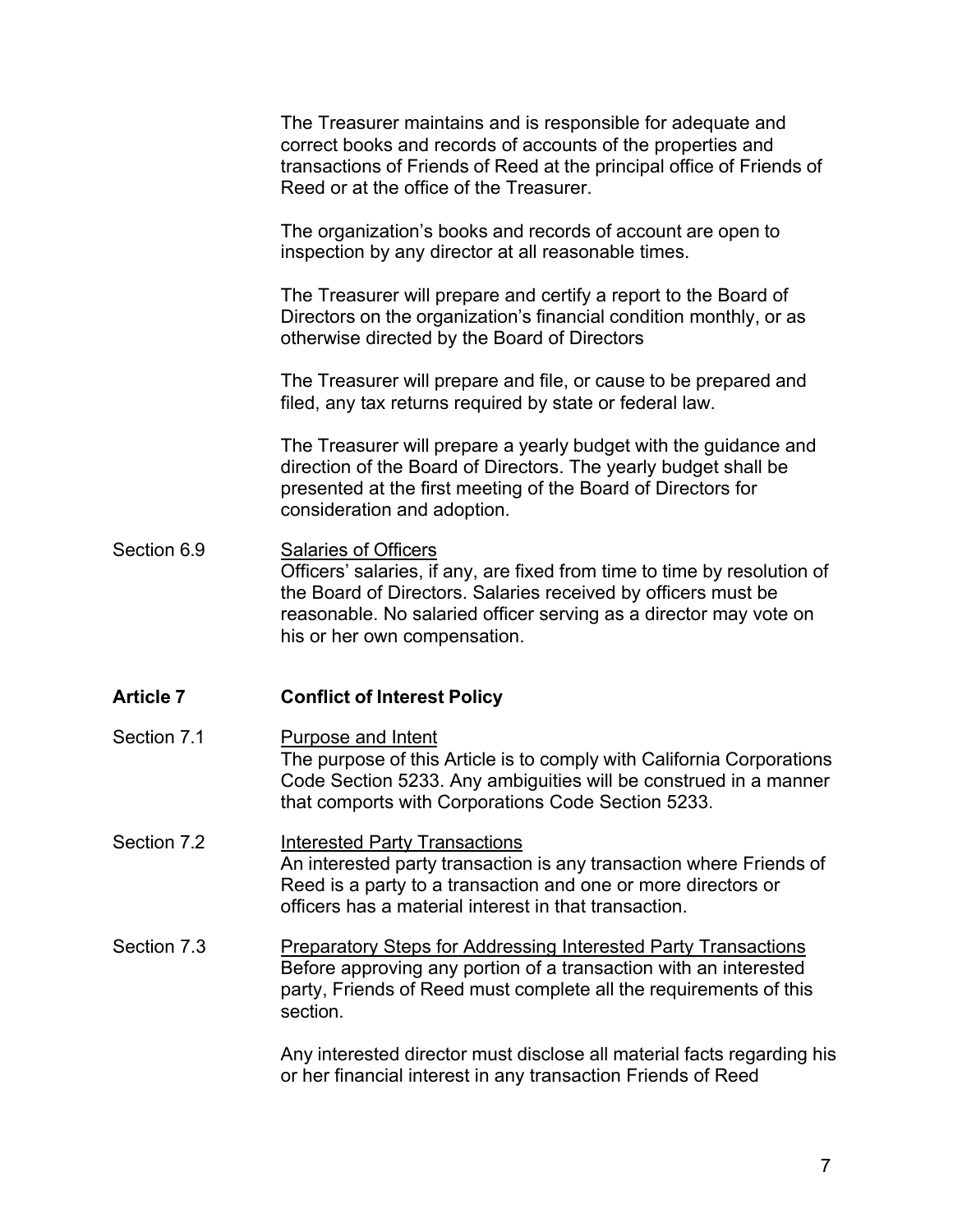considers entering into, as soon as practicable, to the Board of Directors.

Members of the Board who are not interested parties must investigate and determine whether: (1) the organization is entering into the transaction for its own benefit; (2) the transaction is fair and reasonable at the time it will be entered into; and (3) the organization can obtain, with reasonable efforts, a more advantageous transaction or arrangement from a person or entity that does not involve an interested party.

Section 7.4 **Procedures for Approving Interested Party Transactions** To approve an interested party transaction, members of the Board of Directors who are not interested parties must consider all information gathered by the procedures of Section 7.3.

> After considering that information, members of the Board of Directors who are not interested parties must find and state in any meeting minutes: (1) that it reviewed all material information concerning the interested director's or officer's financial interest in the transaction; (2) that it finds the transaction to be fair and reasonable to the organization; (3) that it was not possible with reasonable effort to enter a more advantageous transaction or arrangement that does not involve an interested person; and (4) that the organization is entering the transaction for its own benefit.

> All decisions made and actions taken under this section may only be exercised by directors who are not interested parties to a transaction. However, not more than 49 percent of the persons serving on the Board of Directors may be interested parties in any transaction.

#### **Article 8 Liability and Indemnification**

- Section 8.1 Liability Absent fraud, directors of Friends of Reed shall not be personally liable for its debts, obligations, or liabilities.
- Section 8.2 **Indemnification** To the fullest extent permitted by California Corporations Code Section 5238 or any successor statute, Friends of Reed may indemnify and reimburse all persons it has the power to indemnify and reimburse. Friends of Reed may indemnify and reimburse all expenses actually and necessarily incurred in connection with the defense of any action, suit, or proceeding in which an indemnified person is made a party by reason of having been a director or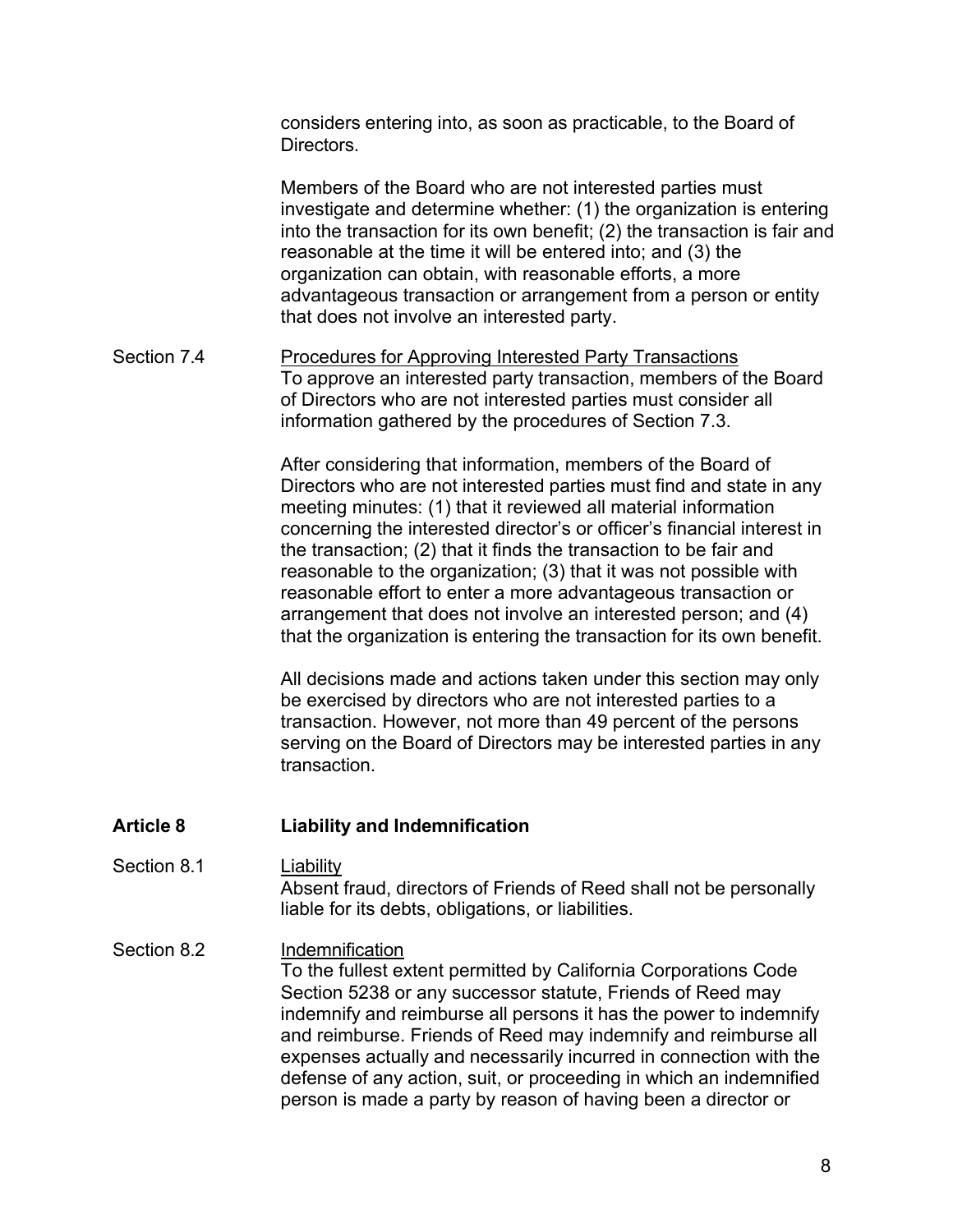officer, except with respect to matters in which such person has been adjudged liable by virtue of negligence or misconduct in the performance of a duty. Friends of Reed may purchase and maintain insurance for that purpose. The indemnification provided for in this Article 8 shall not be deemed exclusive of any other rights to which those seeking indemnification for any reason whatsoever may be entitled under any agreement or arrangement.

#### **Article 9 General Provisions**

Section 9.1 Construction and Definitions The general provisions, rules of construction, and definitions of California Nonprofit Corporation Law shall govern the construction of these Bylaws.

> Any singular number includes the plural, and any plural number includes the singular, if context requires. Any gendered words include all gender identities. All references to statutes, regulations and laws shall include any future statutes, regulations and laws that replace those referenced.

- Section 9.2 Execution of Contracts Except as otherwise provided in these Bylaws, the Board of Directors may by resolution authorize any director, officer, or agent of Friends of Reed to enter into any contract or execute and deliver any instrument in the name of and on behalf of the organization. Such authority may be general or confined to specific instances.
- Section 9.3 **Investments** Friends of Reed may invest and reinvest any funds held by it pursuant to California Corporations Sections 5240 and 5241 and the Uniform Prudent Management of Institutional Funds Act codified in California Probate Code Sections 18500-18510.
- Section 9.4 **Annual Audit** The Board of Directors may require an annual audit of the books and accounting records of Friends of Reed. For years in which revenues reach \$2 million or more, an independent audit is required.
- Section 9.5 Fiscal Year This organization's fiscal year is from July 1<sup>st</sup> to June 30<sup>th</sup>.